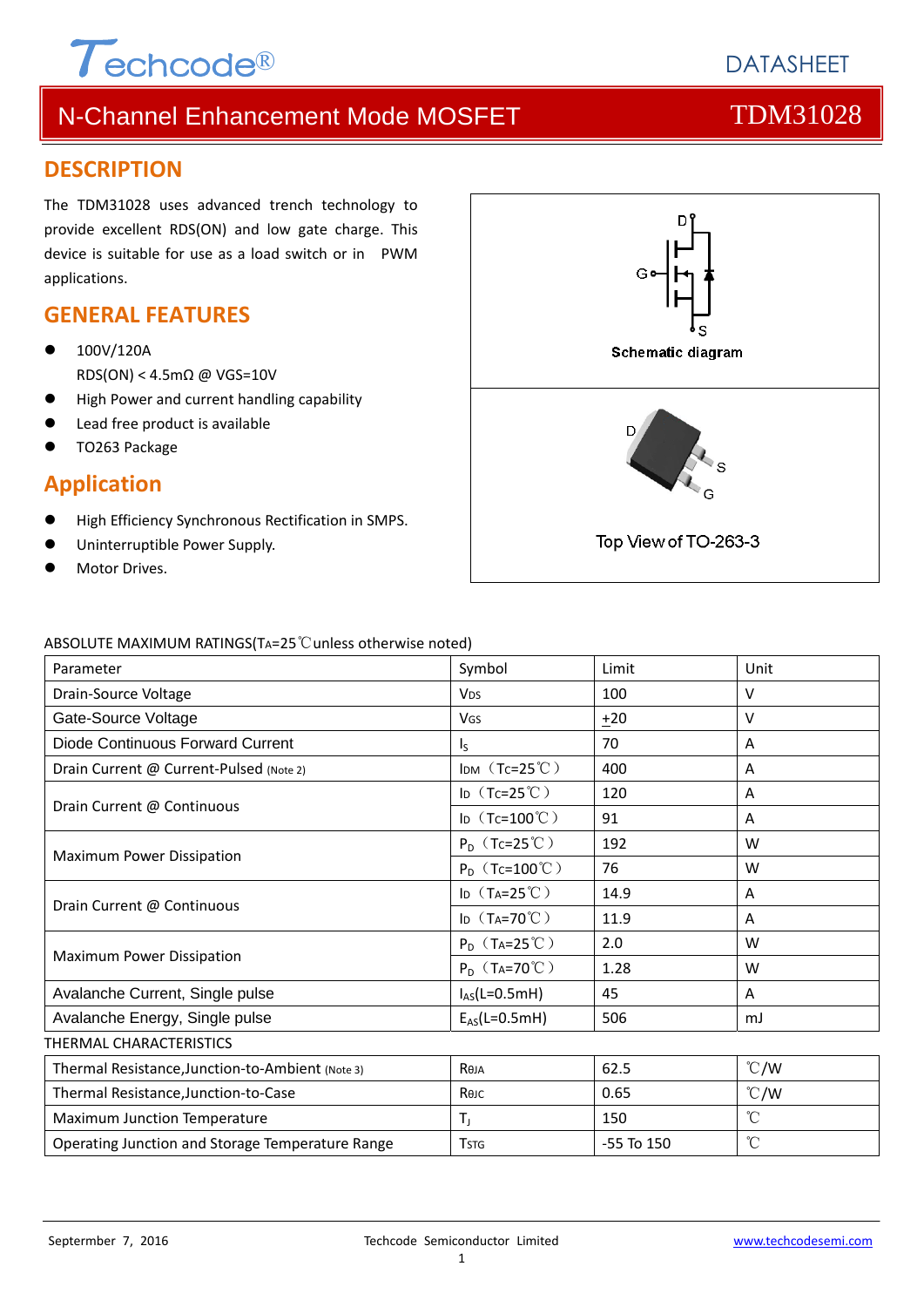

## **ELECTRICAL CHARACTERISTICS (TA=25**℃**unless otherwise noted)**

| Parameter                                 | Symbol                   | Condition                                  | Min                      | Typ            | Max                      | Unit      |  |  |  |
|-------------------------------------------|--------------------------|--------------------------------------------|--------------------------|----------------|--------------------------|-----------|--|--|--|
| OFF CHARACTERISTICS                       |                          |                                            |                          |                |                          |           |  |  |  |
| Drain-Source Breakdown Voltage            | <b>BV</b> <sub>DSS</sub> | VGS=0V ID=250µA                            | 100                      | $\blacksquare$ | $\blacksquare$           | $\vee$    |  |  |  |
| Zero Gate Voltage Drain Current           | <b>l</b> <sub>DSS</sub>  | VDS=80V,VGS=0V                             | $\overline{\phantom{a}}$ |                | $\mathbf{1}$             | $\mu$ A   |  |  |  |
| Gate-Body Leakage Current                 | <b>IGSS</b>              | VGS=±20V,VDS=0V                            | $\blacksquare$           | $\blacksquare$ | ±100                     | nA        |  |  |  |
| <b>ON CHARACTERISTICS (Note 4)</b>        |                          |                                            |                          |                |                          |           |  |  |  |
| <b>Gate Threshold Voltage</b>             | VGS(th)                  | VDS=VGS, ID=250µA                          | $\overline{2}$           | $\overline{3}$ | $\overline{4}$           | $\vee$    |  |  |  |
| Drain-Source On-State Resistance          | R <sub>DS</sub> (ON)     | VGS=10V, ID=40A                            | $\overline{a}$           | 3.7            | 4.5                      | $m\Omega$ |  |  |  |
| <b>DYNAMIC CHARACTERISTICS (Note4)</b>    |                          |                                            |                          |                |                          |           |  |  |  |
| Gate Resistance                           | $R_G$                    | VDS=0V, VGS=0V, F=1.0MHz                   | $\Box$                   | 1.0            | $\mathbb{L}$             | Ω         |  |  |  |
| Input Capacitance                         | Ciss                     | VDS=30V, VGS=0V, F=1.0MHz                  | $\overline{a}$           | 4020           | 5230                     | PF        |  |  |  |
| <b>Output Capacitance</b>                 | Coss                     |                                            | $\Box$                   | 1810           | $\overline{a}$           | PF        |  |  |  |
| Reverse Transfer Capacitance              | <b>Crss</b>              |                                            | $\Box$                   | 81             | $\overline{a}$           | PF        |  |  |  |
| <b>SWITCHING CHARACTERISTICS (Note 5)</b> |                          |                                            |                          |                |                          |           |  |  |  |
| Turn-on Delay Time                        | $td($ on $)$             | V <sub>DS</sub> =30V, RL=30 $\Omega$ ,     | $\equiv$                 | 20             | 36                       | nS        |  |  |  |
| Turn-on Rise Time                         | tr                       | $\text{los-1A,VGS}=10V, \text{RG}=6\Omega$ | $\blacksquare$           | 18             | 33                       | nS        |  |  |  |
| Turn-Off Delay Time                       | td(off)                  |                                            | $\overline{\phantom{a}}$ | 66             | 119                      | nS        |  |  |  |
| Turn-Off Fall Time                        | tf                       |                                            | $\blacksquare$           | 130            | 234                      | nS        |  |  |  |
| <b>Total Gate Charge</b>                  | Qg                       | VDS=50V,ID=40A,VGS=10V                     | $\overline{a}$           | 78             | 110                      | nC        |  |  |  |
| Gate-Source Charge                        | Qgs                      |                                            | $\overline{a}$           | 20             | $\mathbf{r}$             | nC        |  |  |  |
| Gate-Drain Charge                         | Qgd                      |                                            | $\overline{a}$           | 24             | $\sim$                   | nC        |  |  |  |
| Body Diode Reverse Recovery Time          | Trr                      | IF=40A, dl/dt=100A/µs                      | $\blacksquare$           | 70             | $\overline{\phantom{a}}$ | nS        |  |  |  |
| Body Diode Reverse Recovery Charge        | Qrr                      |                                            | $\blacksquare$           | 160            | $\blacksquare$           | nC        |  |  |  |
| DRAIN-SOURCE DIODE CHARACTERISTICS        |                          |                                            |                          |                |                          |           |  |  |  |
| Diode Forward Voltage (Note 4)            | <b>V</b> sp              | VGS=0V,Is=50A                              | $\overline{a}$           | 0.8            | 1.3                      | $\vee$    |  |  |  |

NOTES:

1. IDmax. current limited by Package.

2. Pulse width limited by Junction temperature.

3. Surface Mounted on 1in2 FR4 Board,  $t \le 999$  sec.

4. Pulse Test: Pulse Width  $\leq 300$ μs, Duty Cycle  $\leq 2\%$ .

5. Guaranteed by design, not subject to production testing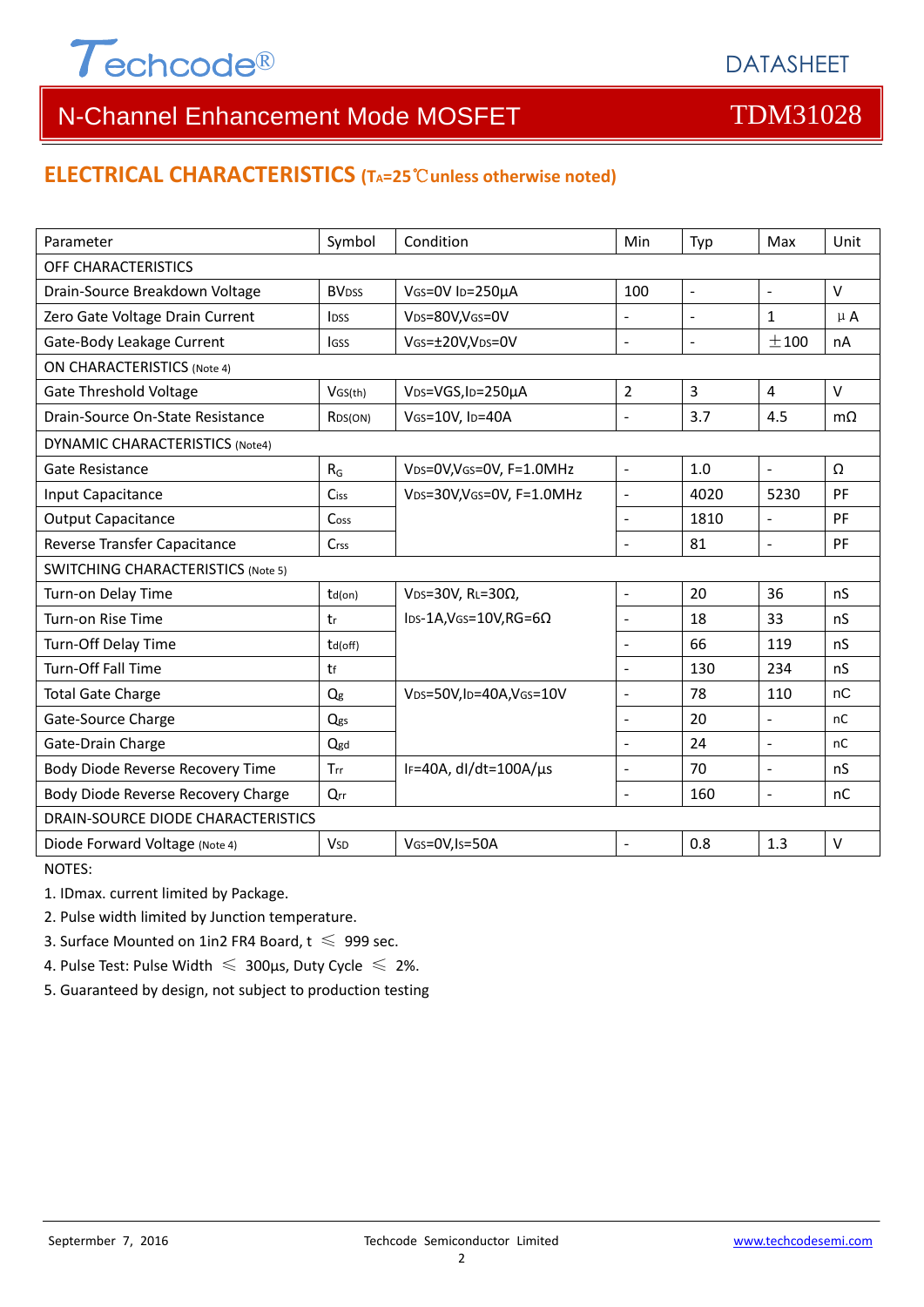

## **Typical Operating Characteristics**



#### 3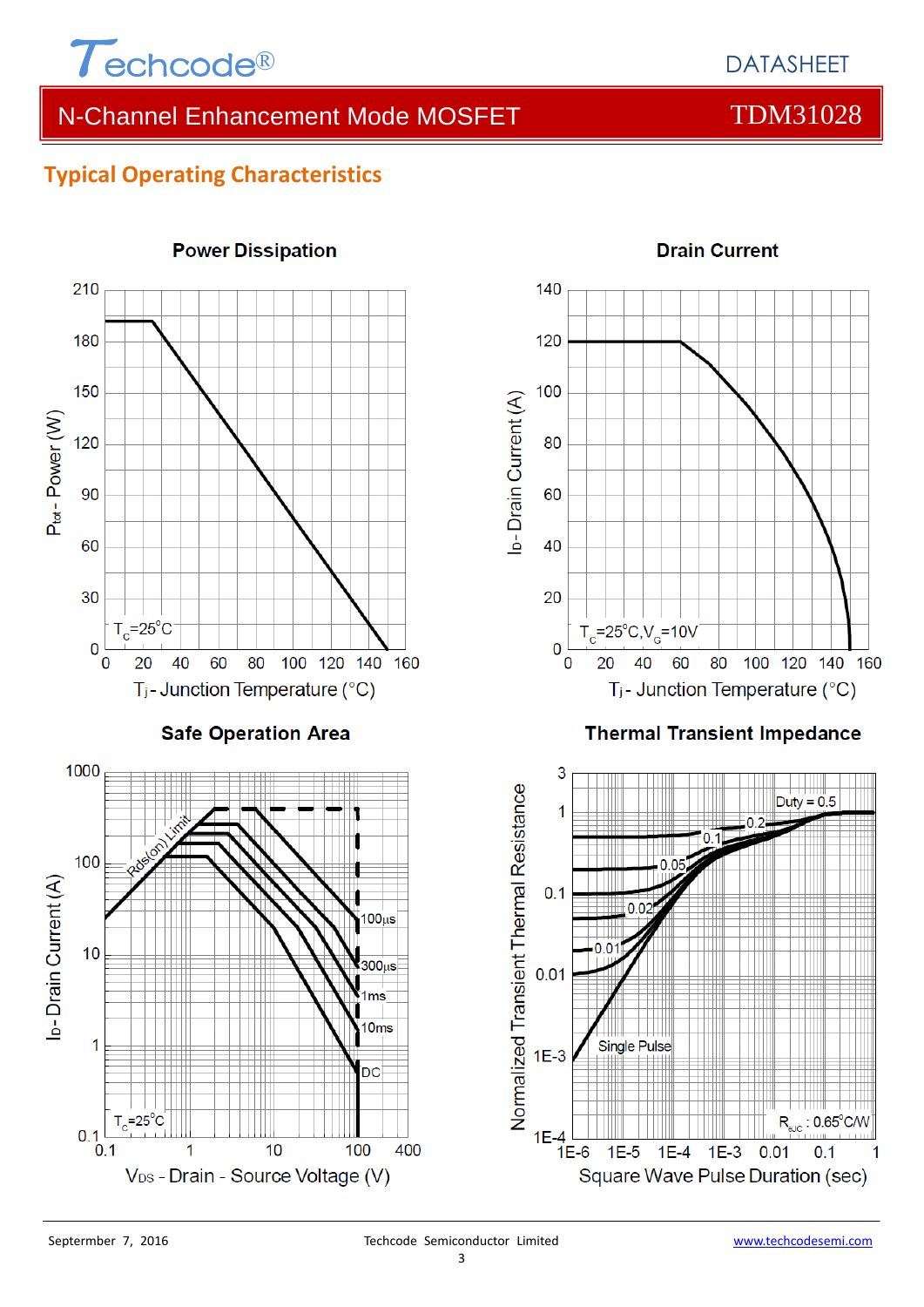

## **Typical Operating Characteristics(Cont.)**



## **Output Characteristics**



### **Drain-Source On Resistance**

-50

 $-25$ 

 $\mathbf 0$ 

25

50

T<sub>j</sub> - Junction Temperature (°C)

75

100 125 150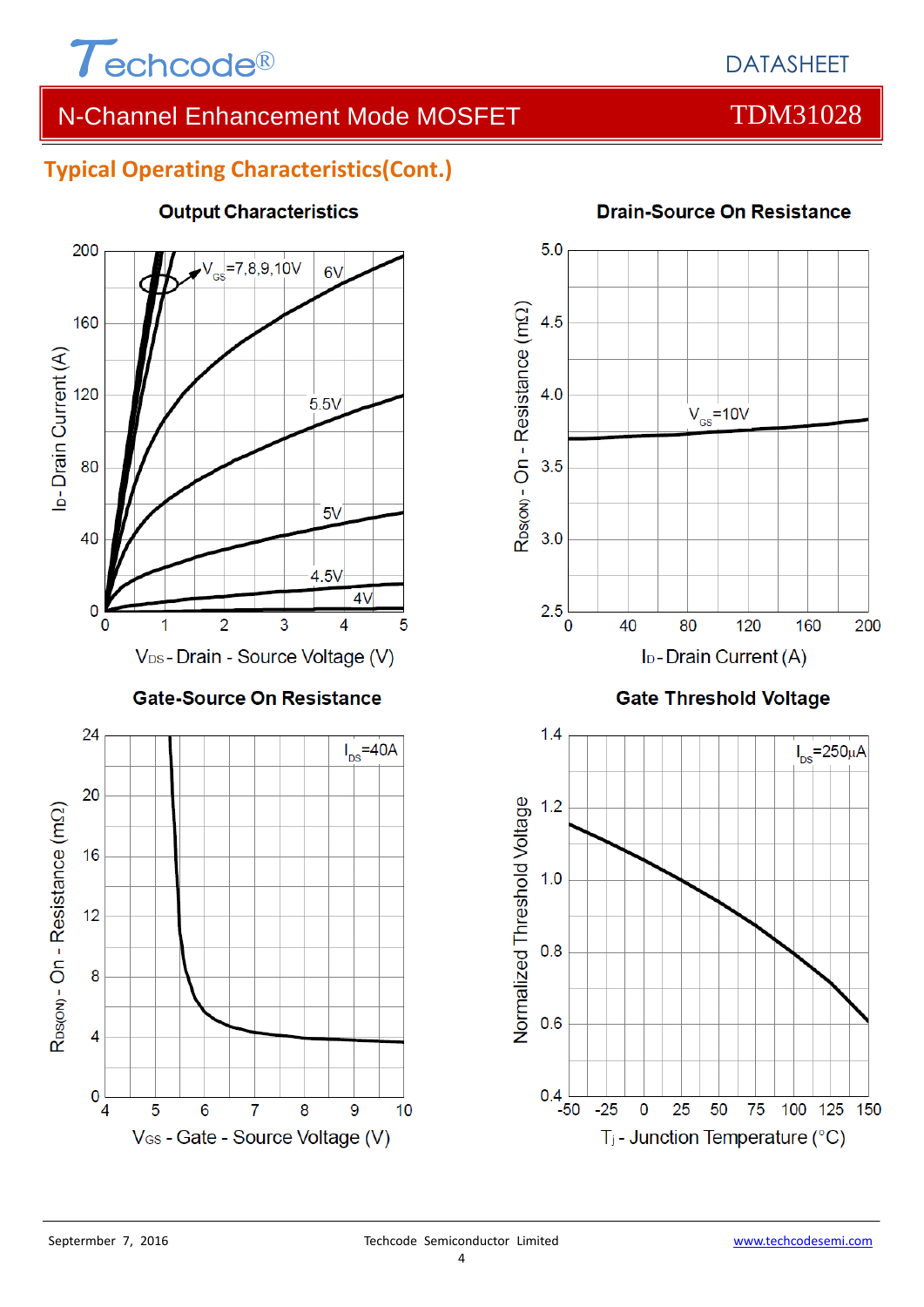

# DATASHEET

# N-Channel Enhancement Mode MOSFET TOM31028

## **Typical Operating Characteristics(Cont.)**



### **Drain-Source On Resistance**



#### **Source-Drain Diode Forward**





**Capacitance** 

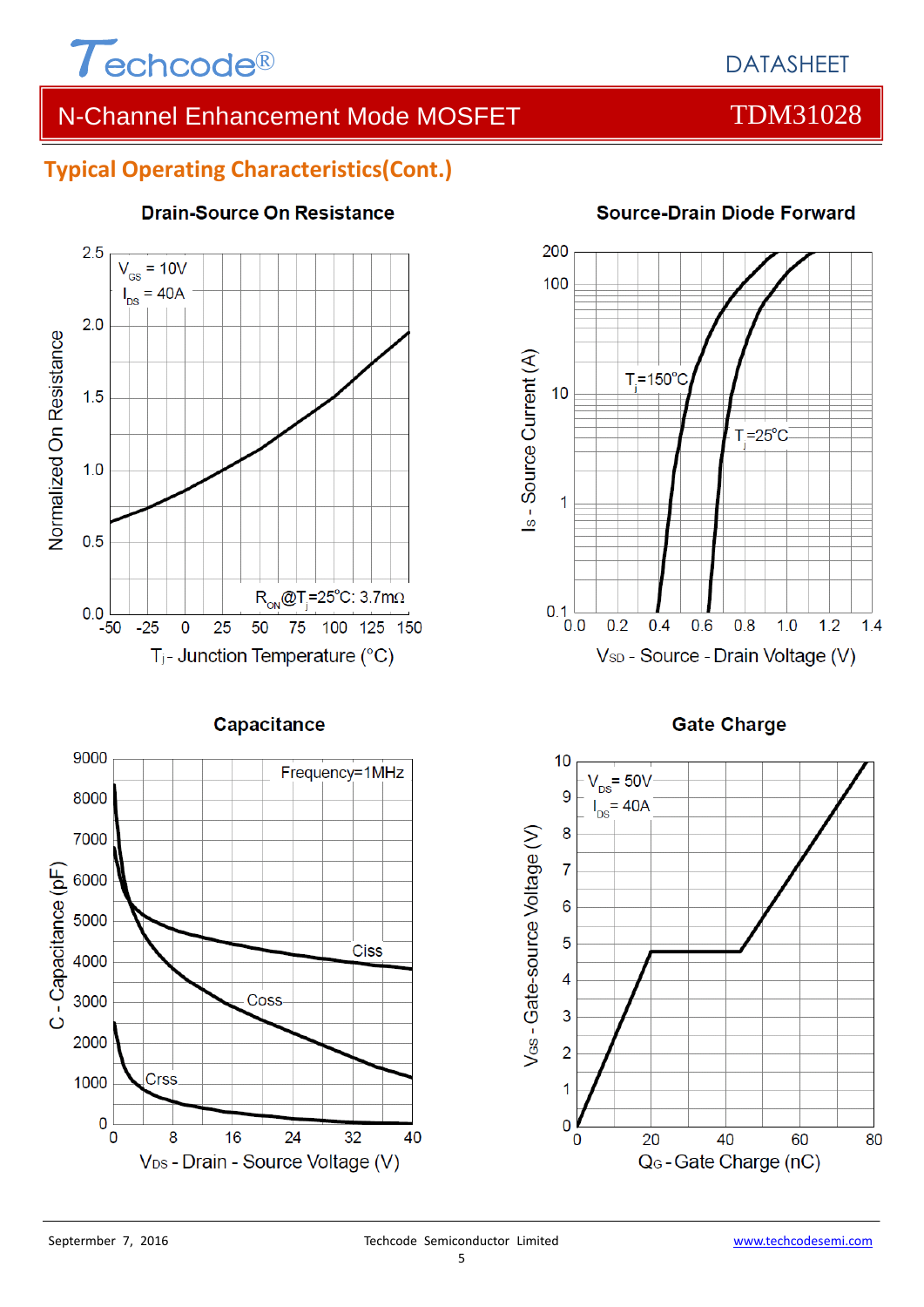

 $\sum$ 

F

−დ¤≩∢ო

А

A<sub>1</sub>

 $\overline{b}$ 

 $\overline{b2}$ 

 $\mathbf c$  $c2$ 

D

D<sub>1</sub>

 $E$ 

E<sub>1</sub>

 $\ddot{\textbf{e}}$ 

 $\overline{H}$ 

L  $L1$ 

 $L<sub>2</sub>$ 

 $\Theta$ 

6.00

 $9.65$ 

 $6.22$ 

14.61

 $1.78$ 

÷,

 $\blacksquare$ 

 $\overline{0^{\circ}}$ 

2.54 BSC

 $9.00$ 

11.43

 $9.00$ 

15.88

 $2.79$ 

1.68

1.78

 $\overline{8^{\circ}}$ 

Note: Follow JEDEC TO-263 AB.

Septermber 7, 2016 Techcode Semiconductor Limited www.techcodesemi.com 6

0.100 BSC

 $0.236$ 

 $0.380$ 

 $0.245$ 

0.575

 $0.070$ 

 $\overline{\phantom{a}}$ 

 $\overline{\phantom{a}}$ 

 $\overline{0}^{\circ}$ 

 $0.354$ 

 $0.450$ 

 $0.354$ 

0.625

 $0.110$ 

0.066

0.070

 $\overline{8^{\circ}}$ 

# **Package Information**

#### TO263 Package



 $c2$ 



UNIT: mm

9.0 MIN.

DATASHEET

침

E1